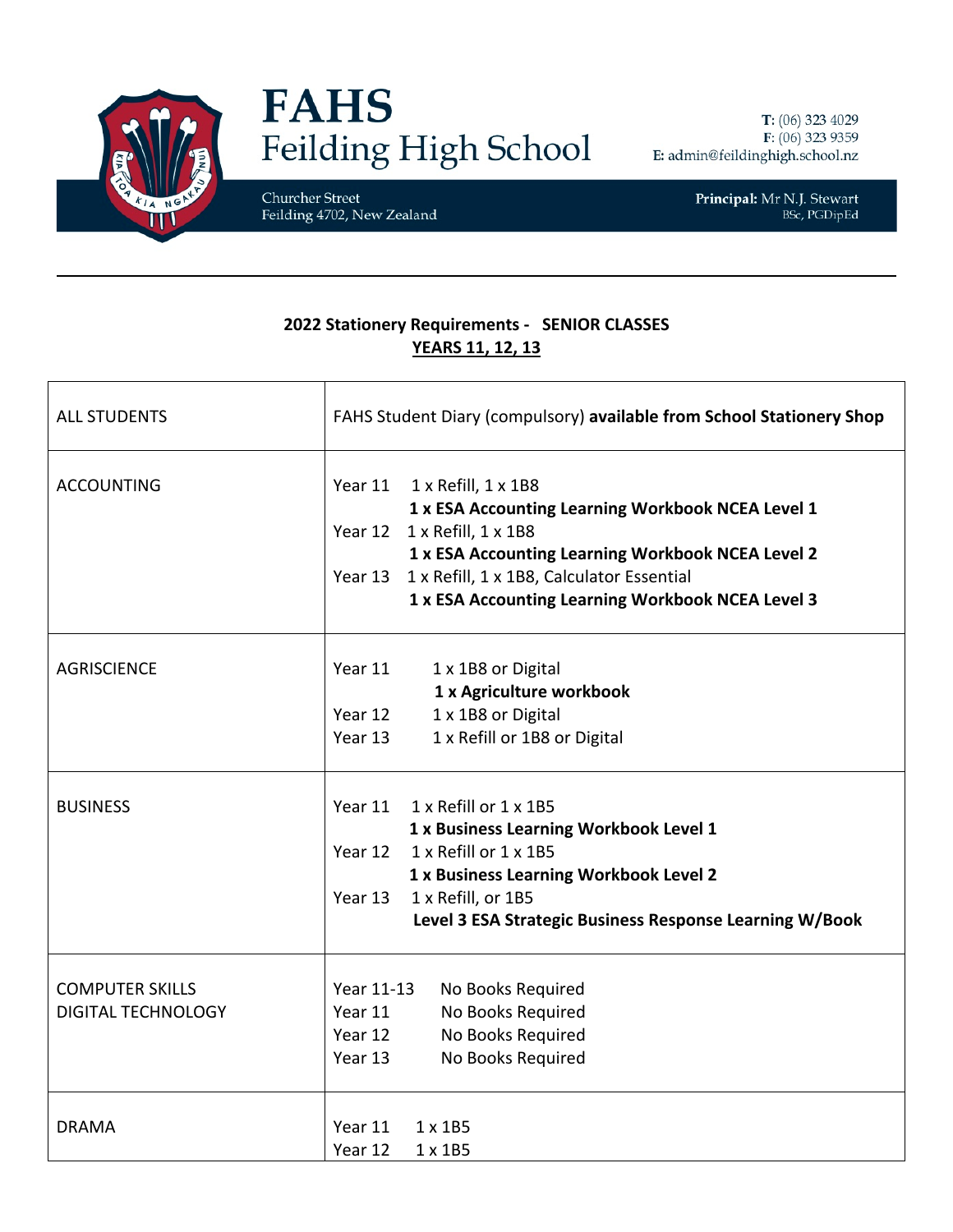|                          | Year 13<br>$1 \times 1B5$                                                                                                                                                                                                                                                                                                                                                         |
|--------------------------|-----------------------------------------------------------------------------------------------------------------------------------------------------------------------------------------------------------------------------------------------------------------------------------------------------------------------------------------------------------------------------------|
| <b>DVC</b>               | 1 x Pack available from Stationery Room included in pack is (A3 Black Art<br>Case, 2 x A3 refill drawing pad, 2H pencil, 60 degree set square, 45 degree<br>set square 1 x eraser, 1 x A3 Clearfile)                                                                                                                                                                              |
| <b>ECONOMICS</b>         | Year $11 - 1 \times 1B8$<br>1 x Understanding Economics NCEA Level 1 Workbook<br>Year 12 - Ringbinder, 1 x Refill, dividers, or 1B8, Highlighter, Pen<br>3 x Understanding Economics Issues Trade, Inflation,<br><b>Economics Growth NCEA Level 2 Workbooks</b><br>Year 13 - Ringbinder, dividers, Refill, or 1B8, Highlighter, Pen<br>1 x Senior Economics Workbook NCEA Level 3 |
| ELL                      | Year 11,12 & 13 2 x 1B8, 1 x Blue Pen, 1 x Red Pen                                                                                                                                                                                                                                                                                                                                |
| <b>ENGLISH</b>           | Year 11A<br>1 x 1B8, Laptop<br>Year 11 English Studies<br>1 x 1B8, Laptop<br>Year 11 English Skills<br>1 x 1B8, Laptop<br>Year 12A<br>1 x 1B8, Laptop<br>Year 12 English Studies (EST)<br>1 x 1B8, Laptop<br>Year 12 English Skills (ESK) 1 x 1B8, Laptop<br>Year 13A<br>1 x 1B8, Laptop<br>Year 13 English Studies<br>1 x 1B8, Laptop                                            |
| FOOD AND NUTRITION (FNU) | Year 11<br>3 x 1B8s<br>Year 12<br>$1 \times 1B8$<br>Year 13<br>$1 \times 1B8$                                                                                                                                                                                                                                                                                                     |
| <b>GATEWAY</b>           | Year 12<br>$1 \times 1B8$<br>Year 13<br>1 x 1B8                                                                                                                                                                                                                                                                                                                                   |
| <b>GEOGRAPHY</b>         | Year 11<br>1 x 1B8, Highlighter<br>1 x Geography Skills Workbook Level 1 (Green)<br>Year 12<br>1 x 1B8                                                                                                                                                                                                                                                                            |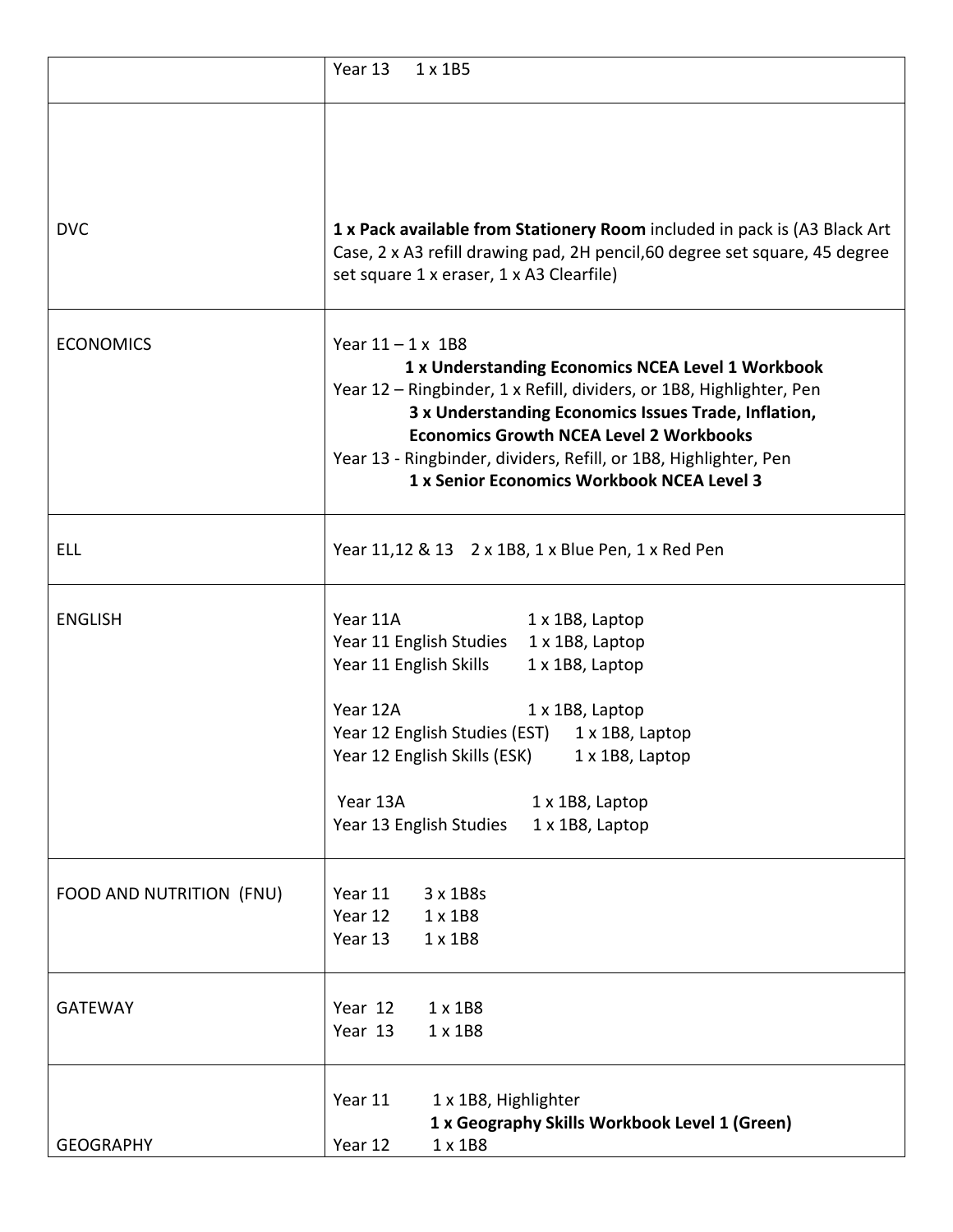|                                   | 1 x Geography Skills Workbook Level 2 (Red)<br>Year 13<br>1 x 1B8, Highlighter                                                                                                                                                                                                                                                                                                                                                                                                                                                                                                                                  |
|-----------------------------------|-----------------------------------------------------------------------------------------------------------------------------------------------------------------------------------------------------------------------------------------------------------------------------------------------------------------------------------------------------------------------------------------------------------------------------------------------------------------------------------------------------------------------------------------------------------------------------------------------------------------|
|                                   | 1 x Geography Skills Workbook Level 3 (Yellow/Blue)                                                                                                                                                                                                                                                                                                                                                                                                                                                                                                                                                             |
| YEAR12 HEALTH<br>YEAR13 HEALTH    | $1 \times 1B8$<br>$1 \times 1B8$                                                                                                                                                                                                                                                                                                                                                                                                                                                                                                                                                                                |
| <b>HISTORY</b>                    | Year 11<br>Ringbinder, refill, dividers<br>1 x 1.3 Interpreting Historical Sources level 1 workbook<br>Ringbinder, refill, dividers,<br>Year 12<br>Ringbinder, refill, dividers<br>Year 13                                                                                                                                                                                                                                                                                                                                                                                                                      |
| <b>HORTICULTURE</b>               | Year 11<br>1 x 1B8 or Ringbinder and Refill<br>1 x ESA Horticulture Learning Workbook<br>Ringbinder, refill, 5 tab dividers, 1B8<br>Year 12 & 13                                                                                                                                                                                                                                                                                                                                                                                                                                                                |
| <b>HOSPITALITY &amp; CATERING</b> | Year 11<br>2 x 1B8s<br>Year 12<br>2 x 1B8s<br>Year 13<br>1 x A4 Visual Diary                                                                                                                                                                                                                                                                                                                                                                                                                                                                                                                                    |
| <b>JAPANESE</b>                   | Year 11<br>Ringbinder, refill, dividers, (or optional 1E8)<br>1 x Renash Workbook (Only available at school)<br>Ringbinder, refill, dividers<br>Year 12<br>1 x Renash Workbook (Only available at school)<br>Year 13<br>Ringbinder, refill, dividers<br>1 x Renash Workbook (Only available at school)                                                                                                                                                                                                                                                                                                          |
| <b>MATHEMATICS</b>                | Year 11 Mathematics (MAT) 1 x 1E8 ruler, pen<br>Casio Graphics calculator is highly recommended<br>(If students intend taking Maths next year)<br>Otherwise students Must have a scientific calculator.<br>1 x Pack including (1.2 Algebra (MCAT),<br>1.6 Geometric Reasoning, 1.7 Trigonometry,<br>1.12 Chance and Data) 4 Books in total<br>11 Mathematics Studies (MST) 1 x 1E8 ruler, pen<br>Casio Graphics calculator is highly recommended<br>(If students intend taking Maths next year)<br>Otherwise students Must have a scientific calculator.<br>1 x Pack including (1.1 Number, 1.4 Linear Algebra, |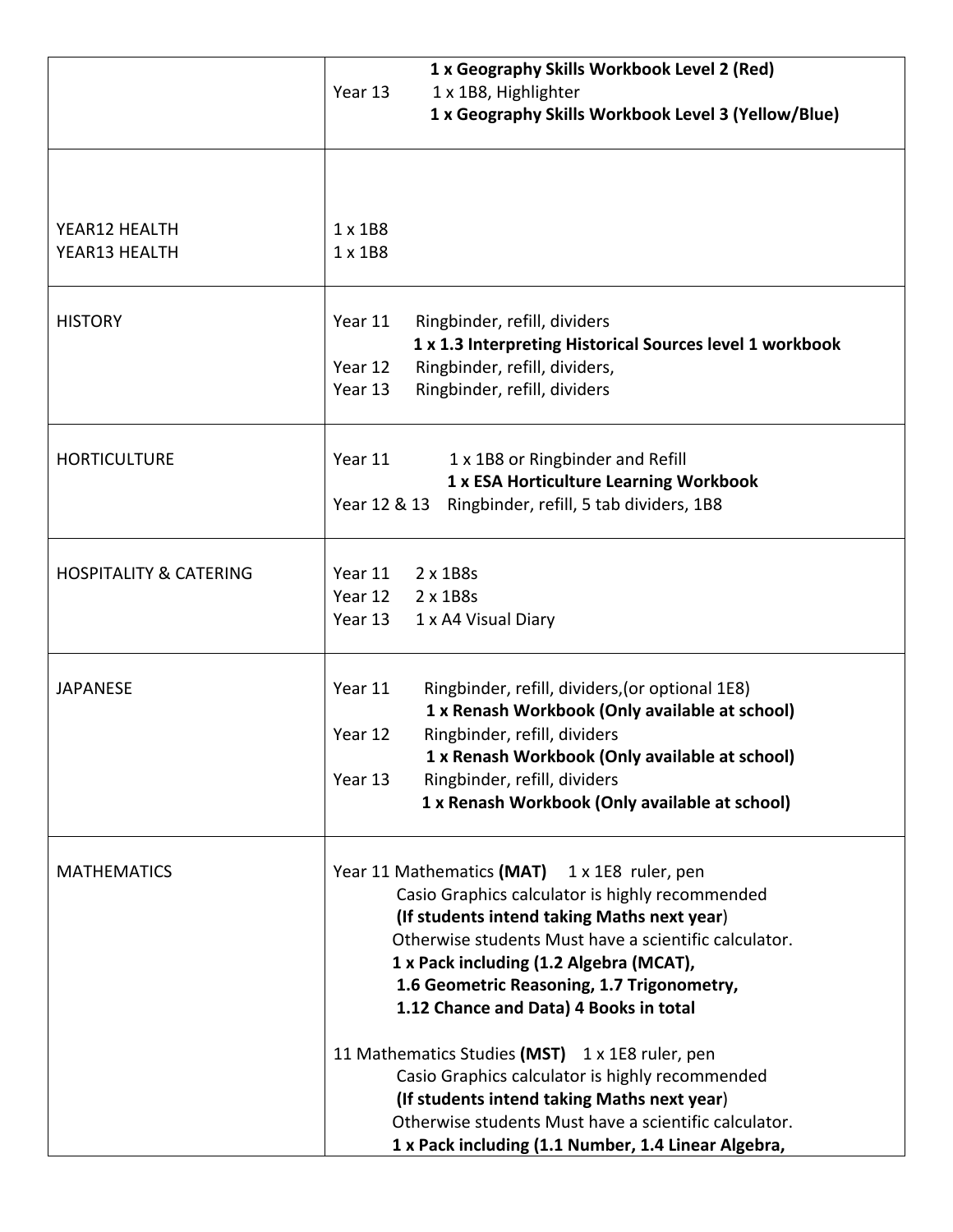|                              | 1.7 Trigonometry, 1.12 Chance and Data)                          |
|------------------------------|------------------------------------------------------------------|
|                              | 4 Books in total                                                 |
|                              |                                                                  |
|                              |                                                                  |
|                              |                                                                  |
|                              |                                                                  |
|                              |                                                                  |
| <b>MATHEMATICS CONTINUED</b> |                                                                  |
|                              | Year 11 Mathematics Skills (MSK)<br>$1 \times 1E8$ , ruler, pen  |
|                              | Scientific Calculator,                                           |
|                              | 1 x 1.11 Bivariate                                               |
|                              | 1 x Walkers Measurement 5 Orange                                 |
|                              | 1 x Walkers Number 5 Purple                                      |
|                              | 3 Books in total                                                 |
|                              | Year 12 Mathematics (MAT)<br>1 x 1E8, one ruler, pen             |
|                              | <b>Casio Graphics calculator is compulsory</b>                   |
|                              | 1 x Pack including (2.1 Coordinate Geometry,                     |
|                              | 2.4 Trigonometry, 2.6 Algebra, 2.7 Calculus, 2.12 Probability    |
|                              | Methods, 2.14 Systems of Equations) 6 books in total             |
|                              |                                                                  |
|                              | Year 12 Mathematics Studies (MST) 1 x 1E8 ruler, pen             |
|                              | <b>Casio Graphics calculator is Highly recommended</b>           |
|                              | 1 x Pack including (2.1 Coordinate Geometry,                     |
|                              | 2.4 Trigonometry, 2.5 Network, 2.9 Statistical                   |
|                              | <b>Inference, 2.12 Probability Methods)</b>                      |
|                              | 5 Books in total                                                 |
|                              |                                                                  |
|                              | 1 x 1E8, ruler, pen<br>Year 13 Maths                             |
|                              | <b>Casio Graphics calculator is compulsory</b>                   |
|                              | 1 x Pack (3.2 Linear Programming, IAS 3.4 Critical Path          |
|                              | Analysis, 3.9 Bivariate Data,                                    |
|                              | 3.14 Probability Distributions, 3.15 Systems of Equations)       |
|                              | 5 books in total                                                 |
|                              | Year 13 Statistics<br>1 x 1E8, ruler, pen                        |
|                              | <b>Casio Graphics calculator is compulsory</b>                   |
|                              | (3.9 Bivariate, 3.10 Inference, 3.13 Probability Concepts,       |
|                              | 3.14 Probability Distributions) 4 Books                          |
|                              | Year 13 Calculus<br>1 x 1E8, ruler, pen                          |
|                              | <b>Casio Graphics calculator is compulsory</b>                   |
|                              | 1 x Calculus Learning Workbook Level 3                           |
|                              |                                                                  |
| <b>MEDIA STUDIES</b>         | Year 11,12,13 BYOD - Laptop                                      |
|                              |                                                                  |
| <b>MUSIC</b>                 | 1 x Flash/Pen Drive (requirement of the Course)<br>Year11,12, 13 |
|                              | 1 x Theory Book,                                                 |
|                              | 1 x Lever Arch File, One 5 Tab Divider, 1 x Manuscript,          |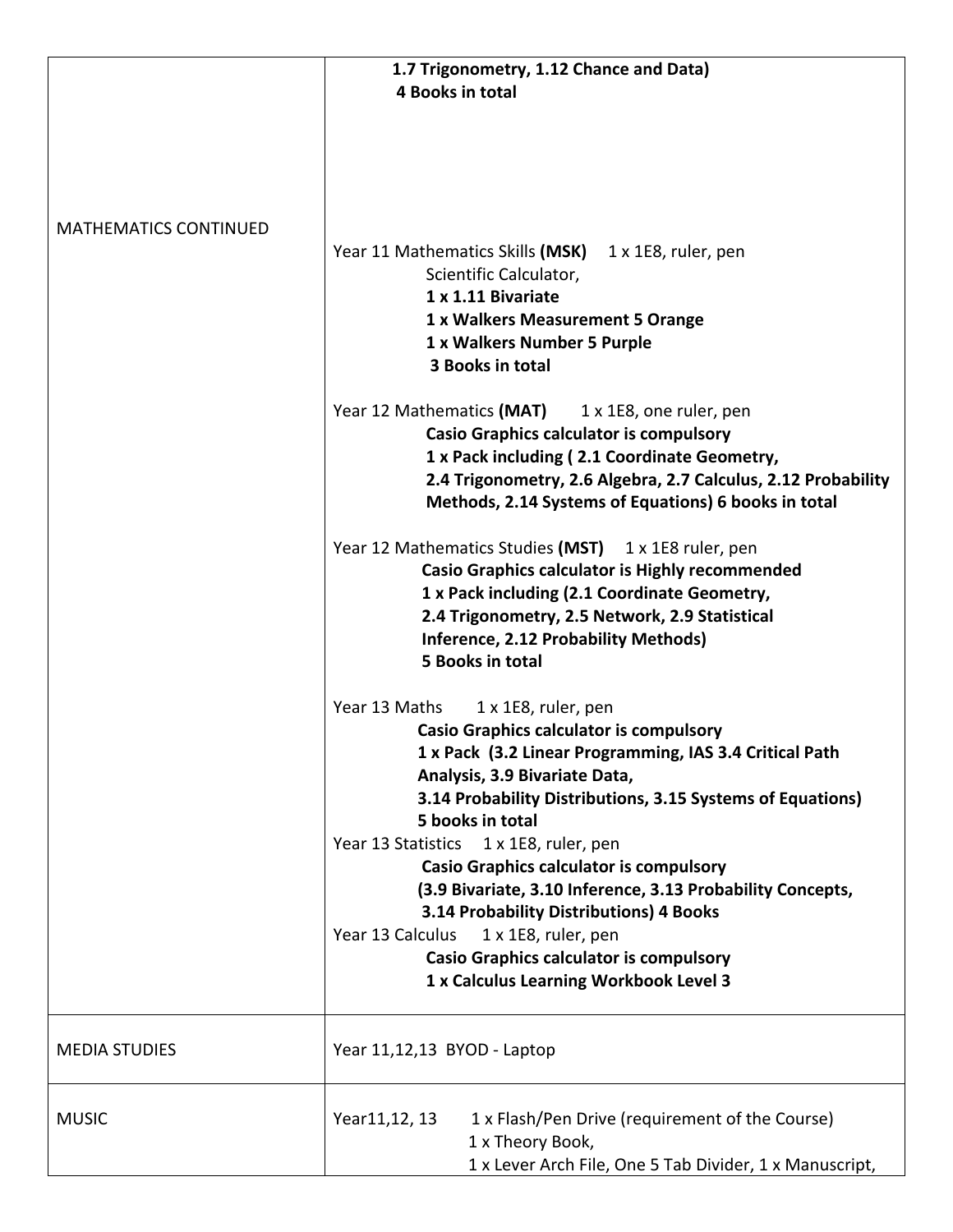|                             | 1 x 1B8<br>1 x Laptop or Tablet<br>Wired Headphones or Earbuds                                                                                                                                                                                                                                          |
|-----------------------------|---------------------------------------------------------------------------------------------------------------------------------------------------------------------------------------------------------------------------------------------------------------------------------------------------------|
| MUSIC INDUSTRY (MUI)        | Year 11, 12 & 13<br>1 x Flash/Pen Drive, 1x 1B5,<br>1 x 20 page Clearfile<br>Laptop or Tablet<br>Wired Headphones or Earbuds                                                                                                                                                                            |
| PRIMARY INDUSTRIES          | Year 11<br>Refill only or Digital<br>Refill only or Digital<br>Year 12                                                                                                                                                                                                                                  |
| <b>PHOTOGRAPHY</b>          | Year 12<br>Ringbinder, Refill, A5 Hard Covered Visual Diary<br>Ringbinder, Refill, A5 Hard Covered Visual Diary<br>Year 13                                                                                                                                                                              |
| <b>SPORTS SCIENCE</b><br>PE | Year 11<br>1 x 1B8<br>Year 12<br>1 x 1B8<br>Year 13<br>$1 \times 1B8$                                                                                                                                                                                                                                   |
| <b>OUTDOOR ADVENTURE</b>    | Year 12<br>$1 \times 1B5$                                                                                                                                                                                                                                                                               |
| <b>PSYCHOLOGY</b>           | Year 12/13 1 x 1B8 or Ring binder, refill, dividers                                                                                                                                                                                                                                                     |
| <b>WSP</b>                  | Year 11<br>$1 \times 1B5$                                                                                                                                                                                                                                                                               |
| <b>FITNESS FOR SPORT</b>    | No books required<br>Year 13                                                                                                                                                                                                                                                                            |
| <b>SCIENCE</b>              | Year 11A<br>2 x 1E8<br>Year 11 Scipad Workbook (only available at school)<br>Year 11 Science Studies (SCST)<br>$2 \times 1E8$<br>Year 11 Science Skills (SCSK)<br>2 x 1E8<br>Year 12<br>2 x 1E8<br>Pen, Pencil, Ruler, eraser, Pencil Sharpener, Glue stick.<br><b>Required for all Science Classes</b> |
| 11 CHE/BIO/PHY              | Year 11<br>2 x 1E8,<br>Yr 11 Scipad 3 Workbooks (only available at school)                                                                                                                                                                                                                              |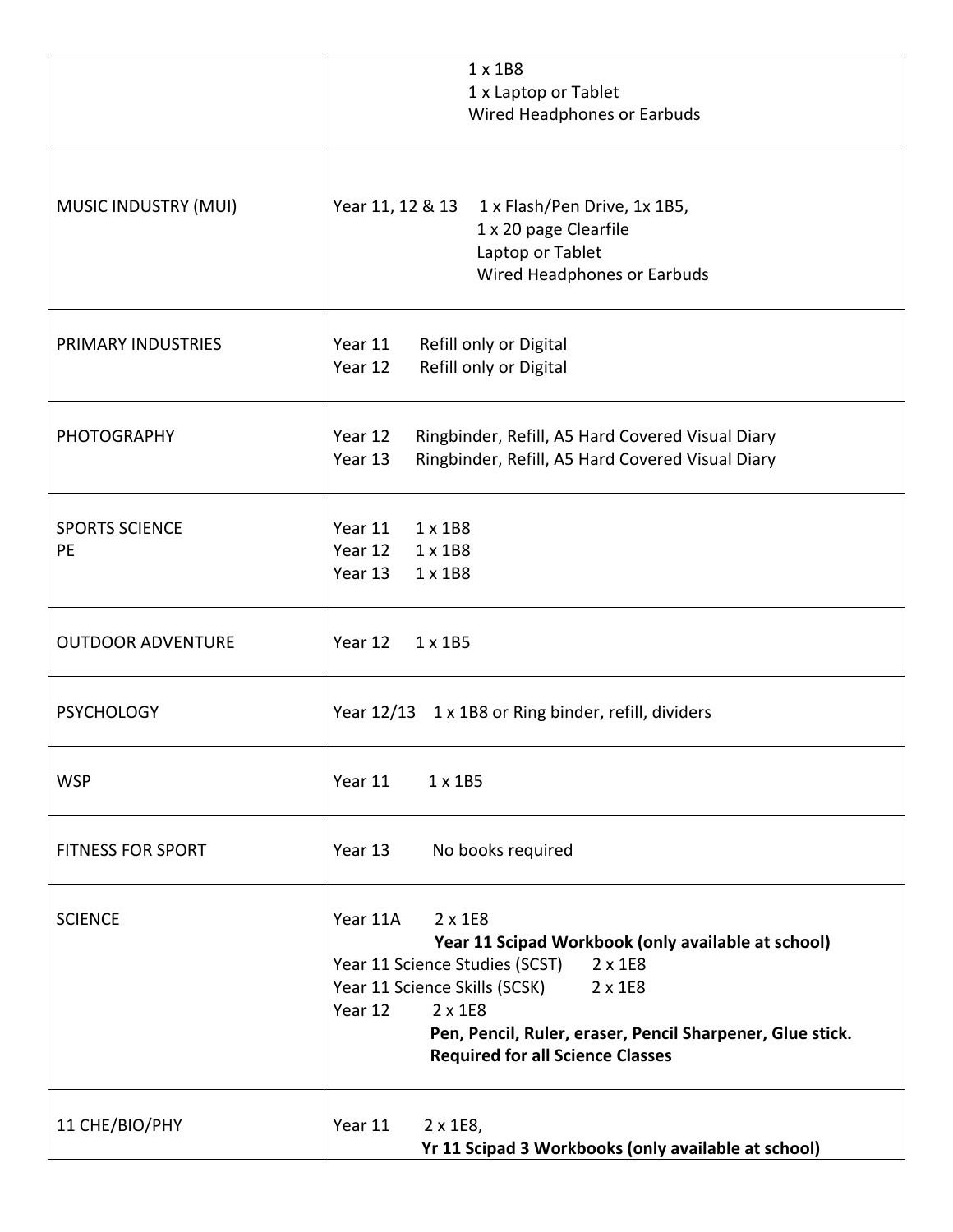| Year 12<br>Ringbinder, Refill or 2 x 1E8<br>1 x Year 12 Biology Scipad Workbook Level 2<br>(only available at school)                                              |
|--------------------------------------------------------------------------------------------------------------------------------------------------------------------|
| Ringbinder, Refill or 2 x 1E8<br>Year 13                                                                                                                           |
| 1 x Year 13 Biology Scipad Workbook Level 3<br>(only available at school)                                                                                          |
| Pen, Pencil, Ruler, eraser, Pencil Sharpener, Glue stick.<br><b>Required for all Biology Classes</b>                                                               |
| Year 12<br>Ringbinder, Refill or 2 x 1E8s and Calculator<br><b>Year 12 Chemistry Scipad Workbook</b><br>(only available at school)<br><b>Internal and External</b> |
| Year 13<br>Ringbinder, Refill or, 2 x 1E8s and Calculator                                                                                                          |
| <b>Year 13 Chemistry Scipad Workbook</b><br>(only available at school)                                                                                             |
| Pen, Pencil, Ruler, eraser, Pencil Sharpener, Glue stick.<br><b>Required for all Chemistry Classes</b>                                                             |
| 2 x 1E8 or Ringbinder & Refill and Calculator<br>Year 12                                                                                                           |
| 1 x Year 12 Physics Workbook (only available at school)<br>2 x 1E8s or Ringbinder & Refill and Calculator<br>Year 13                                               |
| 1 x Year 13 Physics Workbook (only available at school)                                                                                                            |
| Pen, Pencil, Ruler, eraser, Pencil Sharpener, Glue Stick<br><b>Required for all Physics Classes</b>                                                                |
| Year 12<br>$1 \times 1B8$                                                                                                                                          |
| Year 13<br>$1 \times 1B8$                                                                                                                                          |
| No books required                                                                                                                                                  |
| Year 11<br>$1 \times 1B8$ , $1 \times$ Refill                                                                                                                      |
| 1 x 1B8, 1 x Refill<br>Year 12                                                                                                                                     |
| 1 x 1B8, 1 x Refill<br>Year 13                                                                                                                                     |
| Year 12<br>$1 \times 1B8$ , $1 \times$ Refill                                                                                                                      |
|                                                                                                                                                                    |